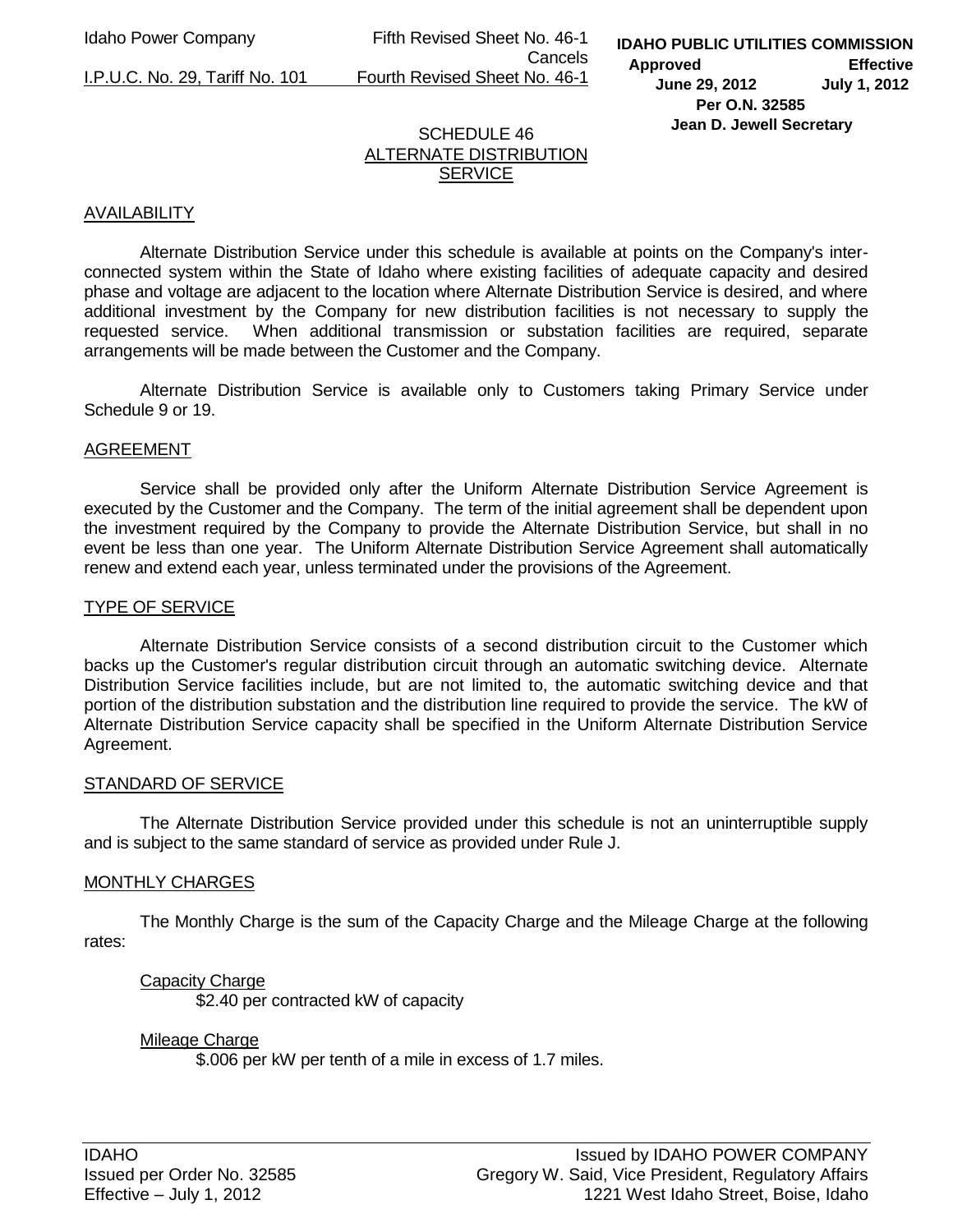Idaho Power Company First Revised Sheet No. 46-2 Cancels I.P.U.C. No. 29, Tariff No. 101 Original Sheet No. 46-2

### SCHEDULE 46 ALTERNATE DISTRIBUTION SERVICE (Continued)

# MONTHLY CHARGES (Continued)

 The distribution line will be measured to the nearest tenth of a mile from the Alternate Distribution Service substation to the automatic switching device.

## FACILITIES CHARGE

 The automatic switching device will be owned, operated, and maintained by the Company in consideration of the Customer paying to the Company a monthly Facilities Charge in accordance with the charges specified in Schedule 66.

## CONTRIBUTION TOWARD MINIMUM CHARGE ON OTHER SCHEDULES

 Any alternate Distribution Service charges paid under this schedule shall not be considered in determining the Minimum Charge under any other Company schedule.

## PAYMENT

 The monthly bill rendered for service supplied hereunder is payable upon receipt, and becomes past due 15 days from the date on which rendered.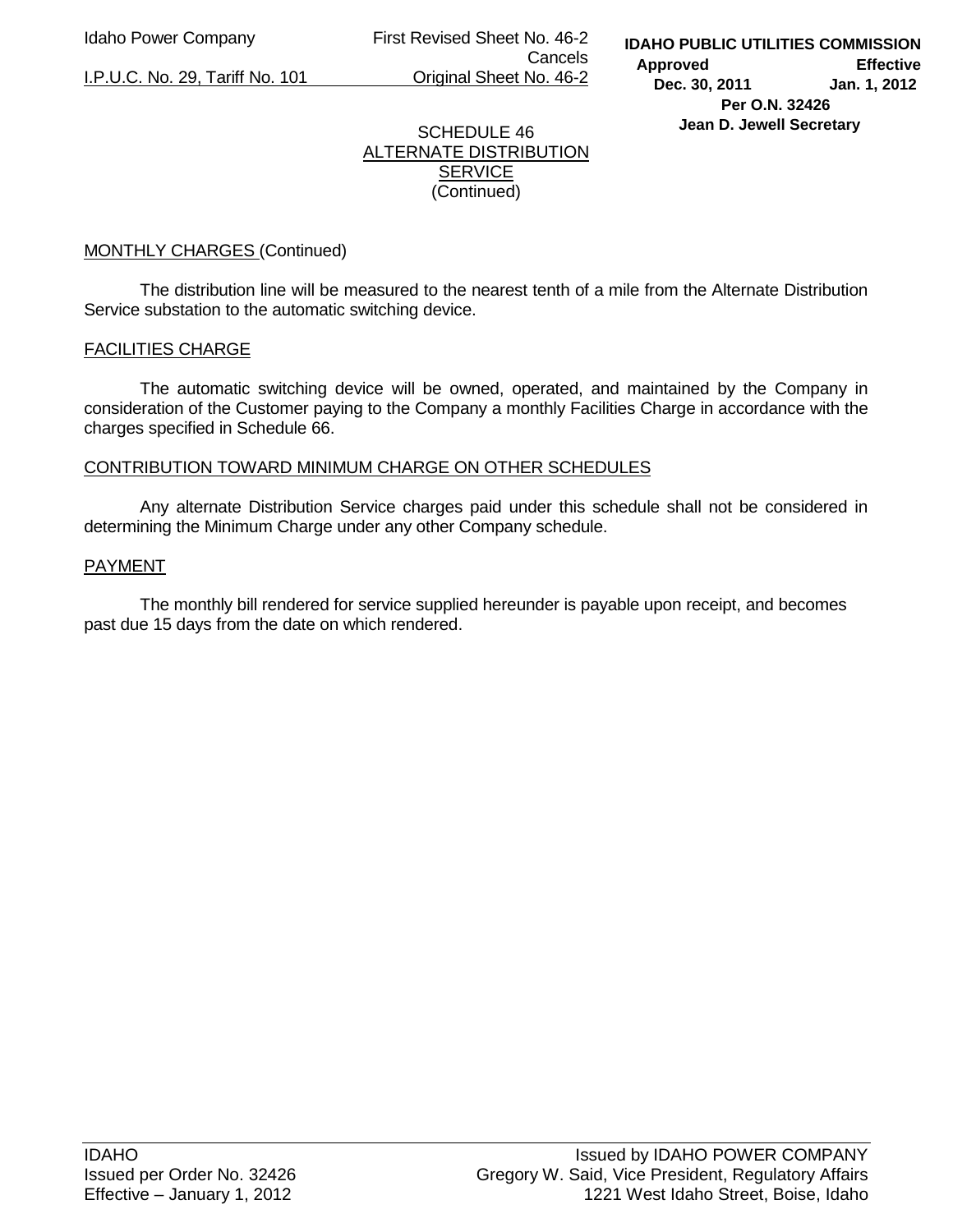Approved Effective<br>I.P.U.C. No. 29, Tariff No. 101 **Original Sheet No. 46-3** Feb. 29, 2008 March 1, 2008 **IDAHO PUBLIC UTILITIES COMMISSION Feb. 29, 2008 March 1, 2008 Per O.N. 30508 Jean D. Jewell Secretary** 

## Idaho Power Company Uniform Alternate Distribution Service Agreement

LOCATION DESCRIPTION. \_\_\_\_\_\_\_\_\_\_\_\_\_\_\_\_\_\_\_\_\_\_\_ACCOUNT NO.

 THIS AGREEMENT between whose billing address is hereinafter called Customer, and Idaho Power Company, with its principal office located at 1221 West Idaho Street, Boise, Idaho, hereinafter called Company:

NOW, THEREFORE, The parties agree as follows:

 The Alternate Distribution Service provided through this Agreement consists of a second distribution circuit to the Customer which backs up the Customer's regular distribution circuit through an automatic switching device.

1. This Agreement is subject to the Company's applicable tariff provisions for Alternate Distribution Service and is also subject to the Company's General Rules, Regulations, and Rates as now or may be hereafter modified and approved by the Idaho Public Utilities Commission.

2. The Company agrees to provide Alternate Distribution Service to the Customer's loads at or near **of the state** of the state of the state of the state of the state of the state of the state of the state of Idaho, in the form of three-phase, \_\_\_\_\_\_\_\_\_\_\_\_\_\_\_volt, Electric Service subject to the emergency operating conditions of the Company.

3. The Contract Capacity of Alternate Distribution Service provided by this Agreement is kW. The Company shall reserve this Contract Capacity in the alternate distribution facilities.

4. The Customer shall pay to the Company a monthly Facilities Charge on the Company's investment in the automatic switching device as set forth in the tariff provisions for Alternate Distribution Service. The amount of this initial investment is set forth in the Distribution Facilities Investment Report provided by the Company to the Customer. As such investment changes, in order to serve the Customer's requirements, the Company shall notify the Customer in writing of additions or deletions of facilities by forwarding a dated investment notice. The monthly Facilities Charge will be adjusted accordingly.

5. In the event the Customer requests the Company to remove or reinstall or change the facilities set forth in the Distribution Facilities Investment Report, the Customer shall pay to the Company the "non-salvable" cost of such removal, reinstallation or change. Non-salvable cost as used herein is comprised of the total cost of material, labor, and overheads of installing the facilities, less the difference between the salvable cost of material removed and the removal labor cost including appropriate overhead costs.